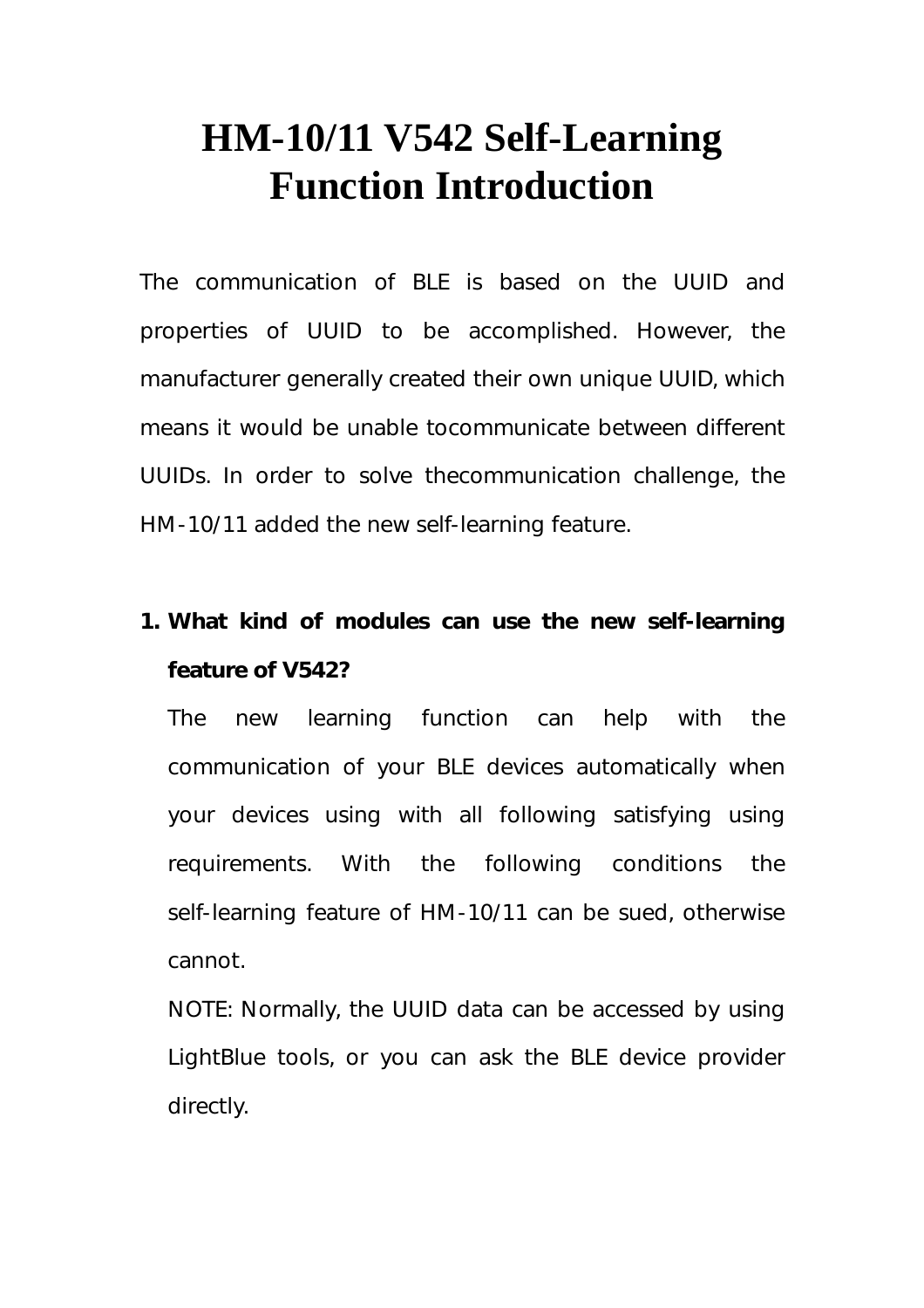- 1.1 While your current BLE device is using 16Bit UUID to implement communication such as 0xFFe0, the new feature can be used.
- 1.2 While the transmit-receive UUID of the characteristic of your current BLE device is only one (as shown in figure 1.1) or only tow (as shown in figure 1.2)

| UUID: FFEO                                                   |  |
|--------------------------------------------------------------|--|
| Properties: Read Write Without Response Notify<br>UUID: FFE1 |  |



**UUID: 1808**  $Ox2A18$ Properties: Notify  $Ox2A34$  $\mathcal{P}$ Properties: Write Without Response

Figure 1.2. two UUIDs

- 1.3 If your current BLE device is slave device, you should use HM-10/11 as the master device.
- **2. How to use V542 self-learning function**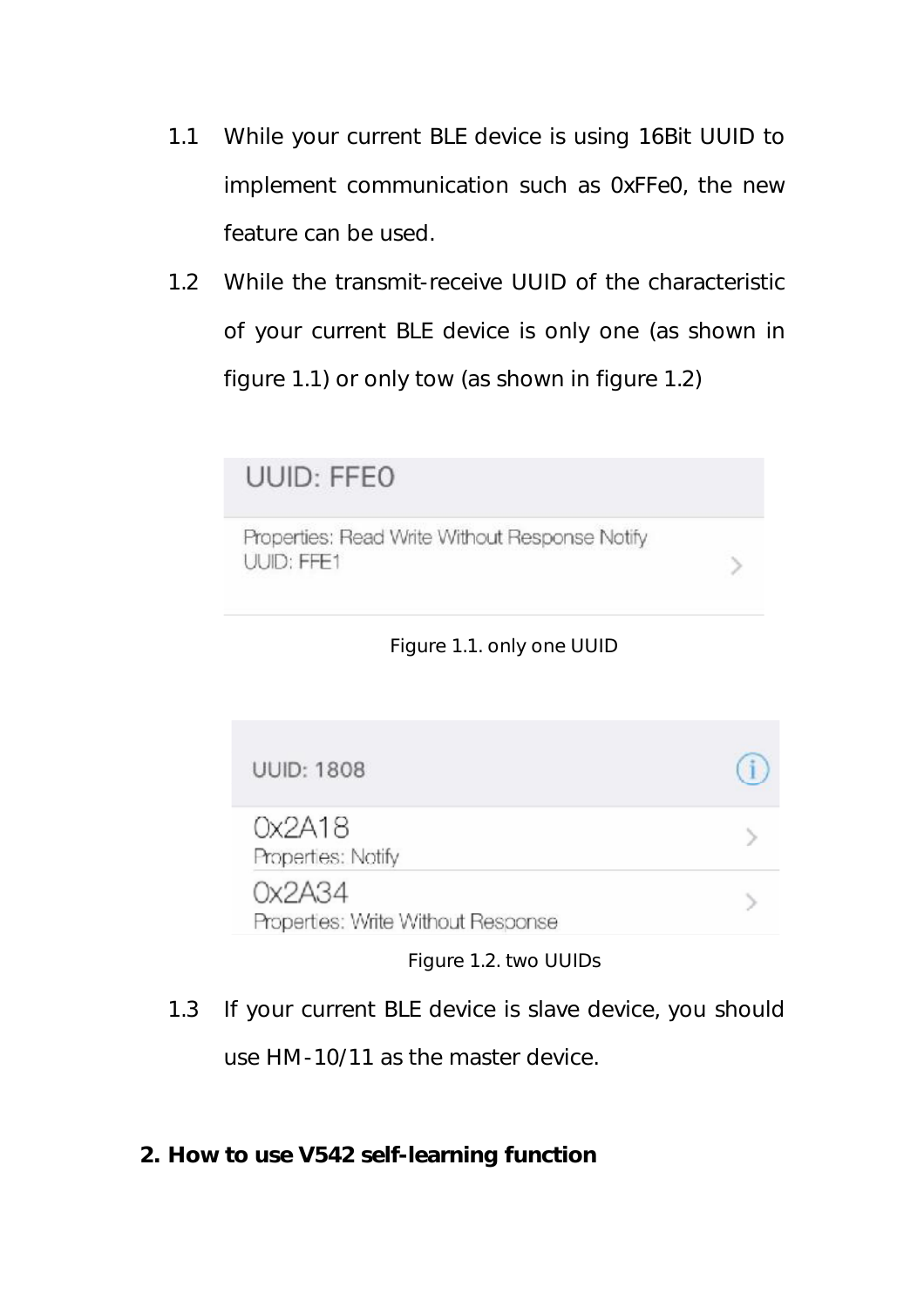- **2.1 Configuration Process** 
	- 2.1.1 **AT+RENEW**àRestore to factory defaults
	- 2.1.2 **AT+IMME1**àSet theHM-10/11 under manual operation mode
	- 2.1.3 **AT+COMP1**àTurn on HM-10/11 self-learning function
	- 2.1.4 **AT+UUID0x1234**àThis 0x1234 is the characteristic of your current BLE slave module which include Write **property** or Write-Without-Responsepropertyof UUID.
	- 2.1.5 **AT+CHAR0x5678**àThis 0x5678 is the characteristic of your current BLE slave module which is Notify property of UUID.

**NOTE:** If there is only one single UUID of Characteristic of your current BLE module which the UUID simultaneously integrate Write, Write-Without-Response and Notify, you can set up the same UUID of AT+UUID and AT+CHAR.

2.1.6 **AT+SHOW1**à Only you would like to back to the BLE slave modulename when you are searching, please execute this command. This is an optional command.

2.1.7 **AT+ROLE1**à Set up HM-10/11 to main mode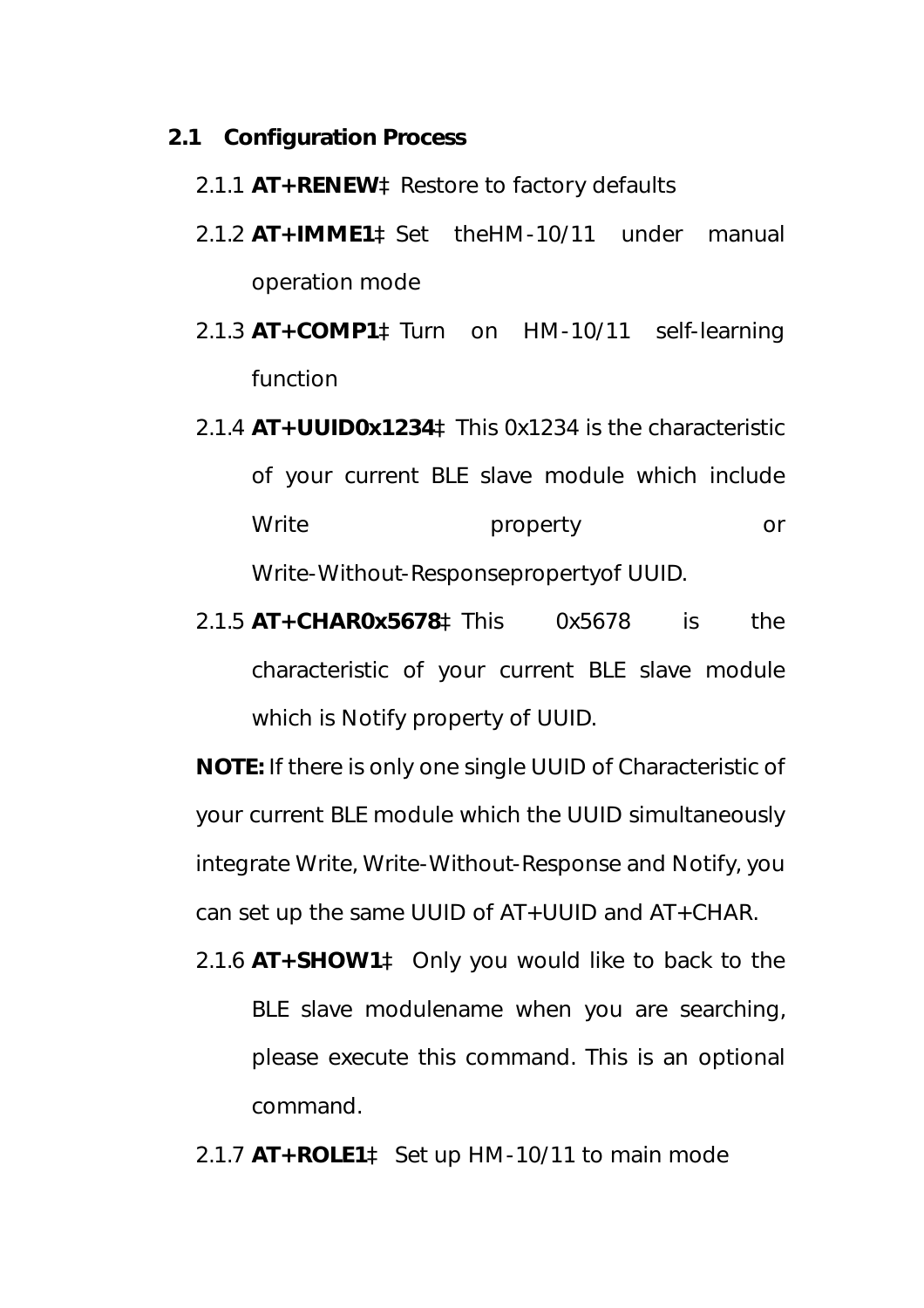2.1.8 The Configuration Process complete. This process only need to set up once.

## **2.2 Searchingand Connecting Process**

- 2.2.1 AT+DISC? àExecute the command
- 2.2.2 Receive OK+IDSCSà Start searching
- 2.2.3 Receive OK+DIS<P1>:<P2>àFind the returned value of one device.

P1: Device type. The possible values: are 0, 1, 2.

P2: MAC address of device. Format: 00112233445566

2.2.4 Receive OK+DISCEà Searching completed

- 2.2.5 Use the command 'AT' which in AT+CO<P1><P2> to try to connect the found device
- 2.2.6 Receive OK+CO<P1><P1><P3>,the 'start connecting command'.

P1: Device Type

- P3: Connection Status. A: Accepting Request, Starting Connecting. E: Invalid Address
- 2.2.7 Receive the return information from the connection results OK+CONN or OK+CONNF

OK+CONNà Connection Succeed